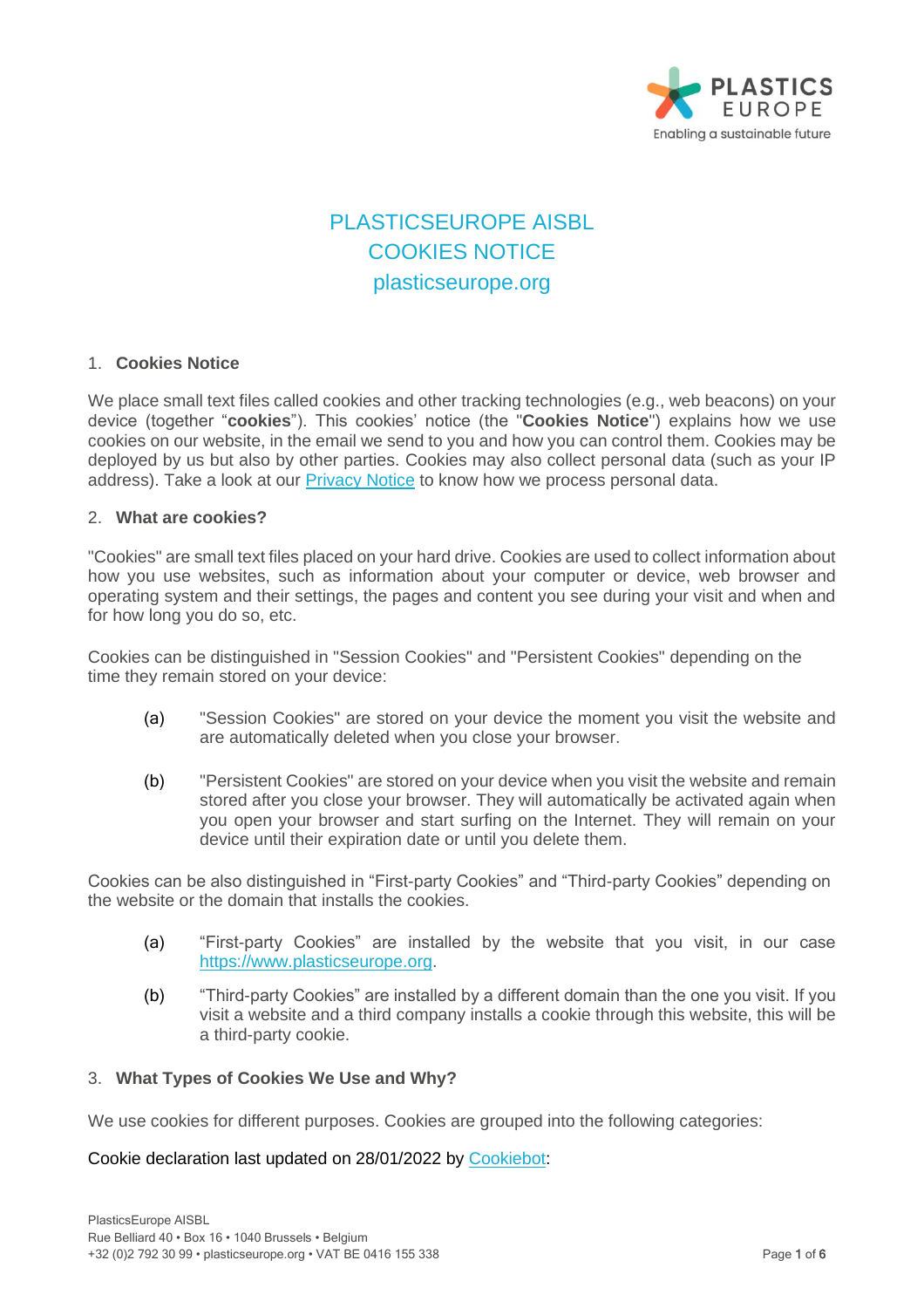

#### **Necessary (0)**

Necessary cookies help make a website usable by enabling basic functions like page navigation and access to secure areas of the website. The website cannot function properly without these cookies.

| <b>Name</b>      | <b>Provider</b>                  | <b>Purpose</b>                                                                                                                                                | <b>Expiry</b> | Type                  |
|------------------|----------------------------------|---------------------------------------------------------------------------------------------------------------------------------------------------------------|---------------|-----------------------|
| <b>CONSENT</b>   | youtube.com                      | Used to detect if the visitor has accepted the<br>marketing category in the cookie banner. This<br>cookie is necessary for GDPR-compliance of<br>the website. | 2 years       | <b>HTTP</b><br>Cookie |
|                  | CookieConsent plasticseurope.org | Stores the user's cookie consent state for the<br>current domain                                                                                              | 1 year        | <b>HTTP</b><br>Cookie |
| <b>PHPSESSID</b> |                                  | plasticseurope.org Preserves user session state across page<br>requests.                                                                                      | Session HTTP  | Cookie                |

#### **Preferences (0)**

Preference cookies enable a website to remember information that changes the way the website behaves or looks, like your preferred language or the region that you are in.

| <b>Name</b>                                                         | <b>Provider</b> | <b>Purpose</b>           | <b>Expiry</b> | Tvpe                             |
|---------------------------------------------------------------------|-----------------|--------------------------|---------------|----------------------------------|
| CookieConsentBulkSetting- cookiebot.com Enables cookie consent<br># |                 | across multiple websites |               | Persistent HTML Local<br>Storage |

# **Statistics (0)**

Statistic cookies help website owners to understand how visitors interact with websites by collecting and reporting information anonymously.

| <b>Name</b> | <b>Provider</b> | <b>Purpose</b>                                                                                                                     | <b>Expiry</b> | <b>Type</b> |
|-------------|-----------------|------------------------------------------------------------------------------------------------------------------------------------|---------------|-------------|
| $\Box$ ga   |                 | plasticseurope.org Registers a unique ID that is used to<br>generate statistical data on how the<br>visitor uses the website.      | 2 years HTTP  | Cookie      |
| _ga_#       |                 | plasticseurope.org Used by Google Analytics to collect<br>data on the number of times a user<br>has visited the website as well as | 2 years HTTP  | Cookie      |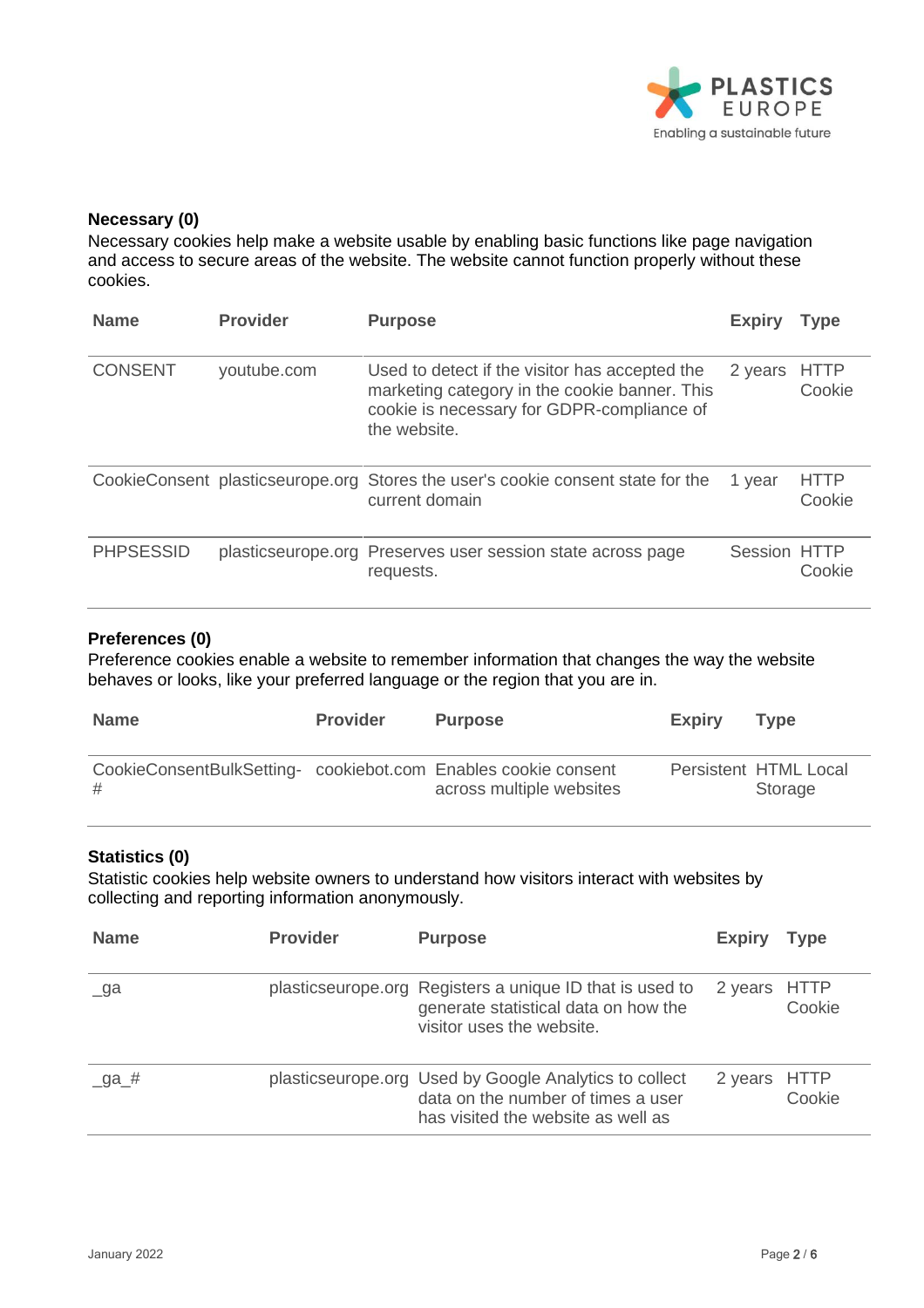

| <b>Name</b>                    | <b>Provider</b> | <b>Purpose</b>                                                                                                                                     | <b>Expiry</b> | <b>Type</b>      |
|--------------------------------|-----------------|----------------------------------------------------------------------------------------------------------------------------------------------------|---------------|------------------|
|                                |                 | dates for the first and most recent<br>visit.                                                                                                      |               |                  |
| sessionPageNumbers e.issuu.com |                 | Sets a unique ID for the session. This Session HTML<br>allows the website to obtain data on<br>visitor behaviour for statistical<br>purposes.      |               | Local<br>Storage |
| sessionStartTime               | e.issuu.com     | Determines when the visitor last<br>visited the different subpages on the<br>website, as well as sets a timestamp<br>for when the session started. | Session HTML  | Local<br>Storage |

# **Marketing (0)**

Marketing cookies are used to track visitors across websites. The intention is to display ads that are relevant and engaging for the individual user and thereby more valuable for publishers and third party advertisers.

| <b>Name</b>            | <b>Provider</b> | <b>Purpose</b>                                                                                            | <b>Expiry</b>          | <b>Type</b>           |
|------------------------|-----------------|-----------------------------------------------------------------------------------------------------------|------------------------|-----------------------|
| iutk                   | issuu.com       | Recognises the user's device and<br>what Issuu documents have been<br>read.                               | 179 days               | <b>HTTP</b><br>Cookie |
| VISITOR_INFO1_LIVE     |                 | youtube.com Tries to estimate the users'<br>bandwidth on pages with integrated<br>YouTube videos.         | 179 days               | <b>HTTP</b><br>Cookie |
| <b>YSC</b>             |                 | youtube.com Registers a unique ID to keep<br>statistics of what videos from<br>YouTube the user has seen. | Session                | <b>HTTP</b><br>Cookie |
| yt.innertube::nextld   |                 | youtube.com Registers a unique ID to keep<br>statistics of what videos from<br>YouTube the user has seen. | <b>Persistent HTML</b> | Local<br>Storage      |
| yt.innertube::requests |                 | youtube.com Registers a unique ID to keep<br>statistics of what videos from<br>YouTube the user has seen. | <b>Persistent HTML</b> | Local<br>Storage      |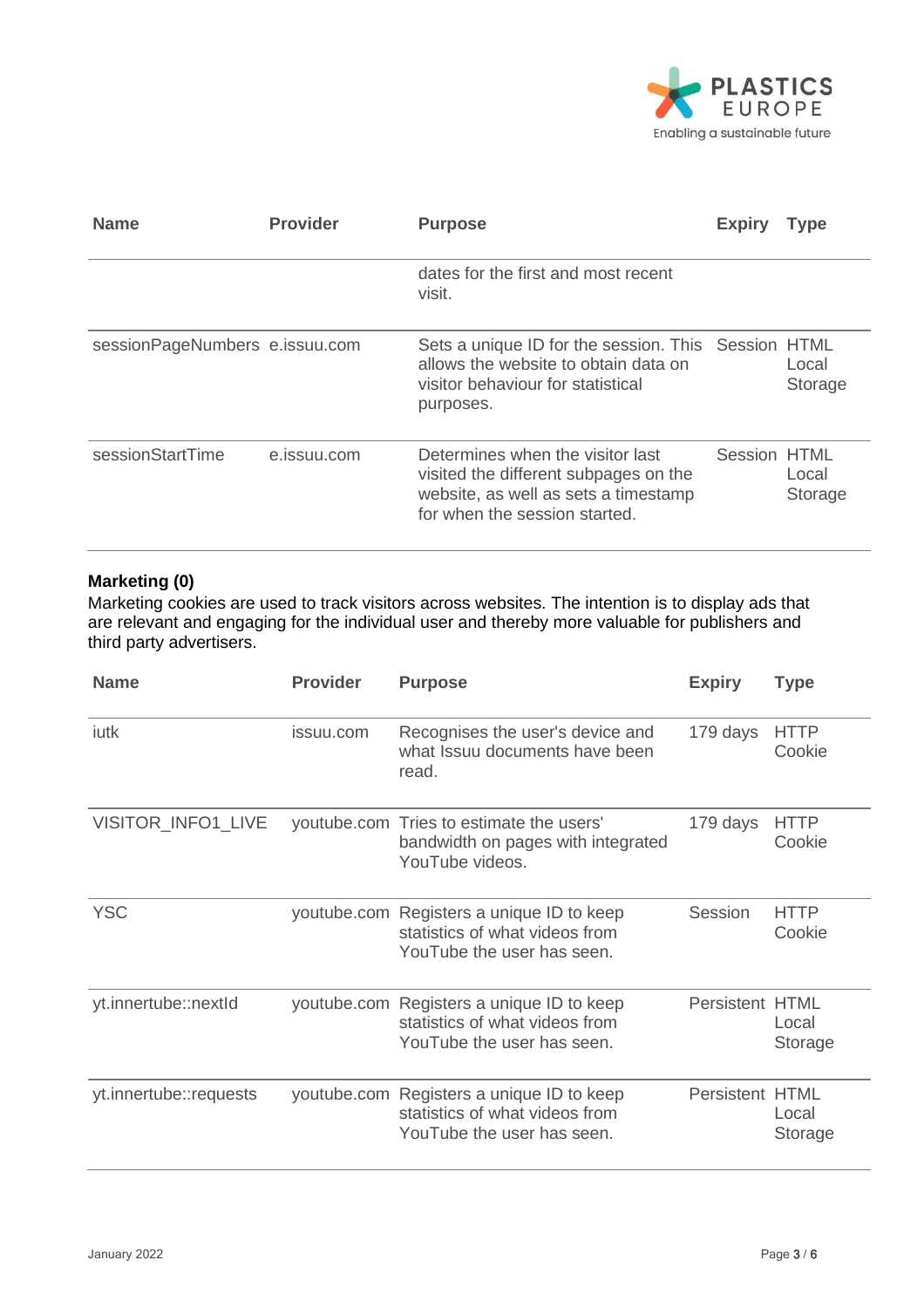

| <b>Name</b>                     | <b>Provider</b> | <b>Purpose</b>                                                                            | <b>Expiry</b>          | <b>Type</b>                     |
|---------------------------------|-----------------|-------------------------------------------------------------------------------------------|------------------------|---------------------------------|
| yt-remote-cast-available        |                 | youtube.com Stores the user's video player<br>preferences using embedded<br>YouTube video | Session                | <b>HTML</b><br>Local<br>Storage |
| yt-remote-cast-installed        |                 | youtube.com Stores the user's video player<br>preferences using embedded<br>YouTube video | Session                | <b>HTML</b><br>Local<br>Storage |
| yt-remote-connected-<br>devices |                 | youtube.com Stores the user's video player<br>preferences using embedded<br>YouTube video | <b>Persistent HTML</b> | Local<br>Storage                |
| yt-remote-device-id             |                 | youtube.com Stores the user's video player<br>preferences using embedded<br>YouTube video | <b>Persistent HTML</b> | Local<br>Storage                |
| yt-remote-fast-check-<br>period |                 | youtube.com Stores the user's video player<br>preferences using embedded<br>YouTube video | Session                | <b>HTML</b><br>Local<br>Storage |
| yt-remote-session-app           |                 | youtube.com Stores the user's video player<br>preferences using embedded<br>YouTube video | Session                | <b>HTML</b><br>Local<br>Storage |
| yt-remote-session-name          |                 | youtube.com Stores the user's video player<br>preferences using embedded<br>YouTube video | Session                | <b>HTML</b><br>Local<br>Storage |

# **Unclassified (0)**

Unclassified cookies are cookies that we are in the process of classifying, together with the providers of individual cookies.

| <b>Name</b>      | <b>Provider</b>    | <b>Purpose</b> | <b>Expiry</b> | Tvpe                       |
|------------------|--------------------|----------------|---------------|----------------------------|
| cmtt_last_letter | plasticseurope.org | Unclassified   |               | Session HTML Local Storage |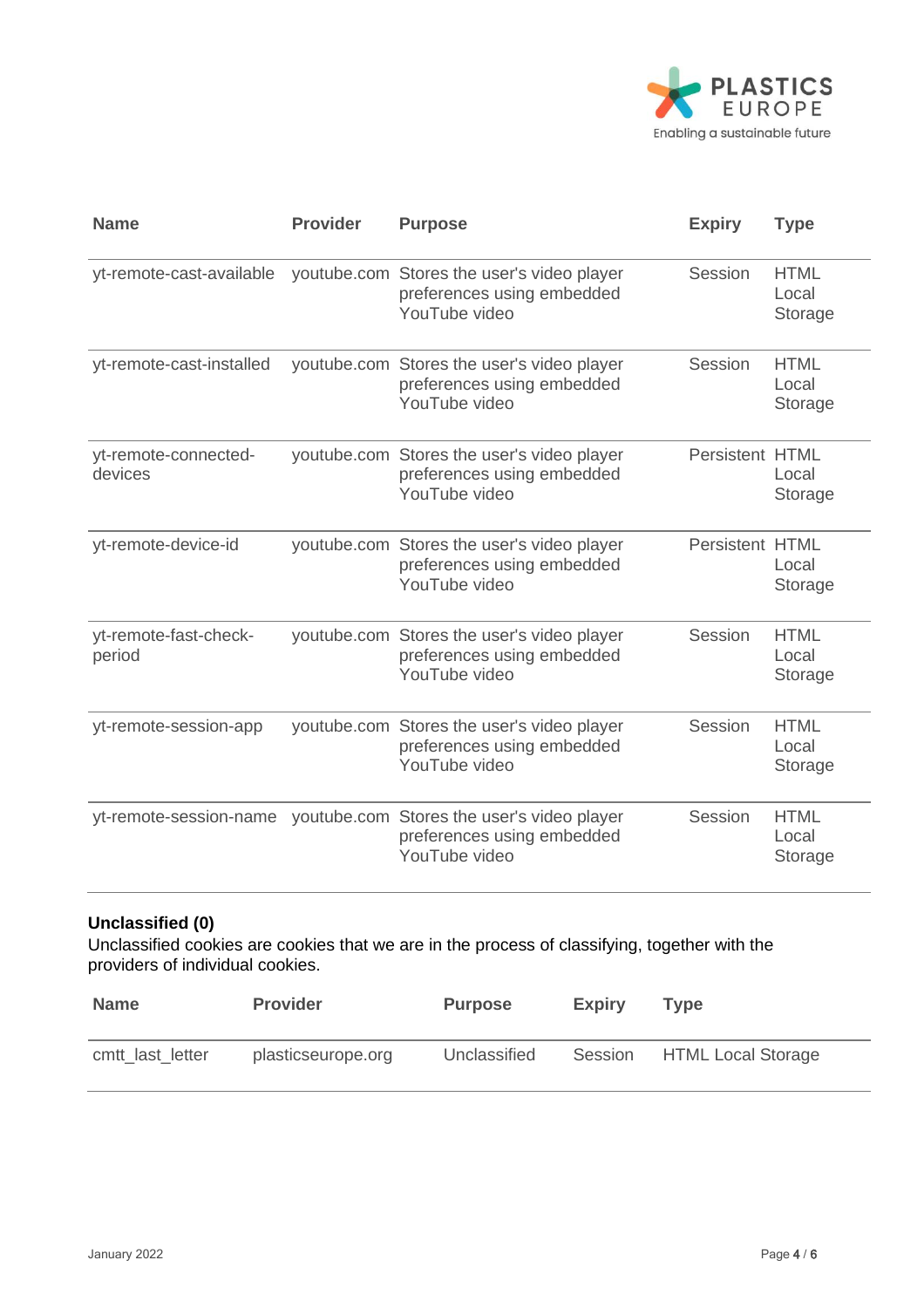

# 4. **Web Beacons (or tracking pixel)**

When we send you an email, it may contain a small snippet of code called a web beacon. Web beacons, also called tracking pixels, allow us to collect certain information about your interaction with the email.

Through web beacons, we may capture your IP address and the date/time that you opened or interacted with an html email. We may also record any links you click. We use the information we collect to understand what emails or services were of interest to you. We also do this to better tailor our messages to you.

By setting your email system to display HTML emails as text only, you may be able to prevent the use of some web beacons. Please consult the "Help" section of your email system for more information.

#### 5. **How can I set up my cookies' preferences?**

The website uses essential cookies by default. When you visit the website for the first time, a cookies banner appears; this banner informs you on the use of cookies by the website. This banner gives you the following options:

- (a) To accept all cookies being stored on your device.
- (b) To refuse all cookies, except the essential ones, being stored on your device.
- (c) To accept only certain cookies, such as only performance, analytics, advertising/marketing or social media cookies.
- (d) To view and read this Cookies Notice.

You can set up or change your cookies' preferences at any time by using our cookies consent tool (available on our cookies banner).

You can also take proactive steps yourself, for example, to opt out of being tracked by Google Analytics across all websites, visit<http://tools.google.com/dlpage/gaoptout> for more information.

Most internet browsers offer means to control the use of cookies, which allow you to block or delete cookies at any time. You may change the settings of your browser, so that it informs you prior to a cookie being stored on your device or follow instructions to delete all cookies which have been stored on your device. If you use multiple devices, you must change your browser settings in all of them.

To manage your cookies preferences through your browser, follow these links, depending on the browser you are using:

[Microsoft Windows Explorer](https://support.microsoft.com/en-us/help/17442/windows-internet-explorer-delete-manage-cookies) [Mozilla Firefox](https://support.mozilla.org/en-US/kb/enable-and-disable-cookies-website-preferences) [Google Chrome](https://support.google.com/chrome/answer/95647?co=GENIE.Platform%3DDesktop&hl=en) [Apple Safari](https://support.apple.com/kb/ph19214?locale=en_US) **[Opera](https://www.opera.com/help)**